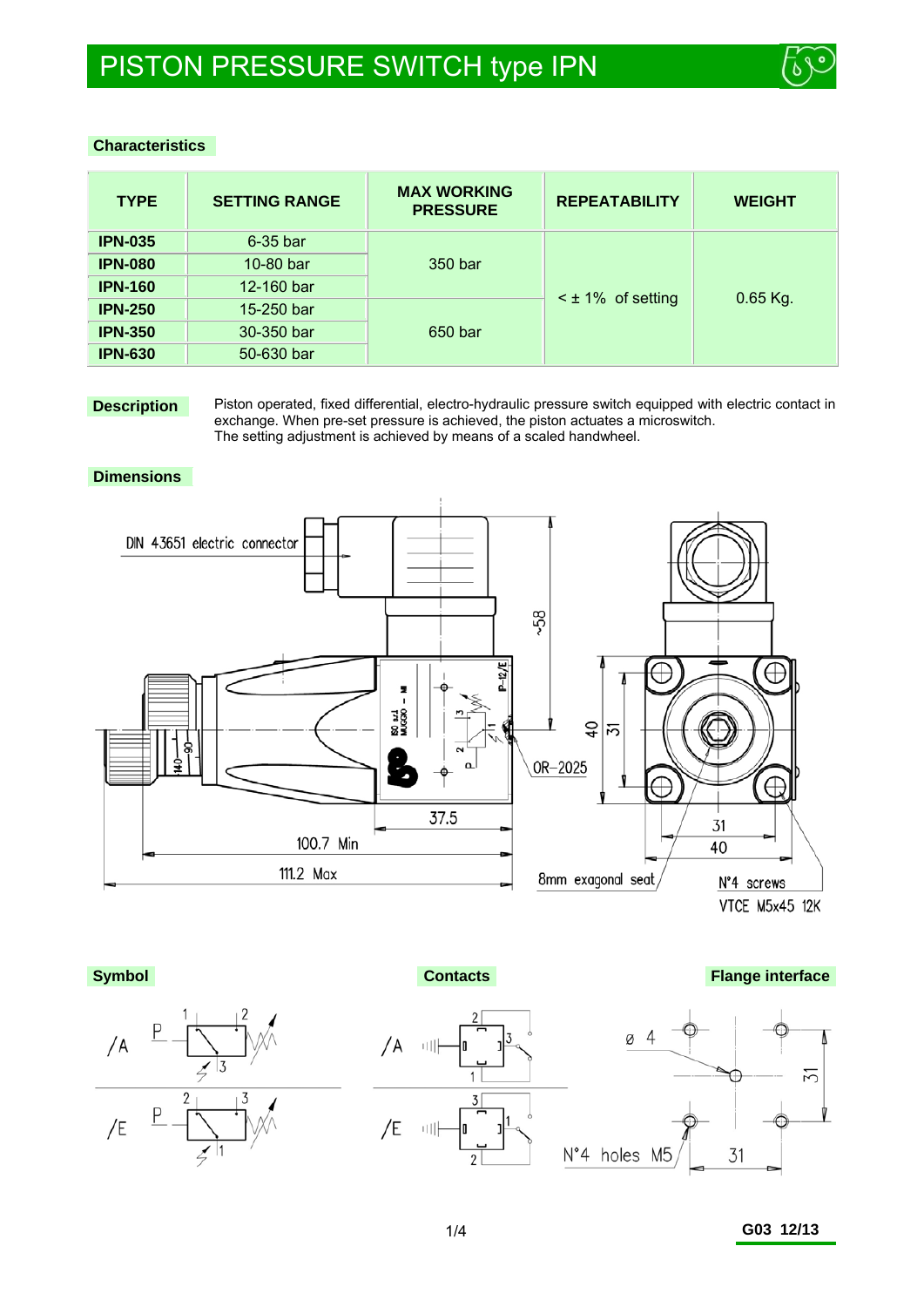# PISTON PRESSURE SWITCH type IPN



## **Electric characteristics**

| Voltage $(V)$                                           | <b>125 AC</b>                                 | <b>250 AC</b> | 30 DC  | <b>150 DC</b> |  |
|---------------------------------------------------------|-----------------------------------------------|---------------|--------|---------------|--|
| <b>Max current (Resistive load)</b>                     | 7 Amp.                                        | 5 Amp.        | 5 Amp. | $0.2$ Amp.    |  |
| <b>Max current</b> (Inductive load) Cos $\varphi$ = 0.4 | 4 Amp.                                        | 2 Amp.        | 3 Amp. | 0.02 Amp.     |  |
| <b>Connection frequency</b>                             | Max. 120 cycles/min                           |               |        |               |  |
| <b>Protection</b>                                       | $IP-65$                                       |               |        |               |  |
| Direct current with inductive load                      | It is suggested to provide an arching contact |               |        |               |  |
| <b>Contact resistance</b>                               | $15 \text{ mO}$                               |               |        |               |  |

### **Diagram**

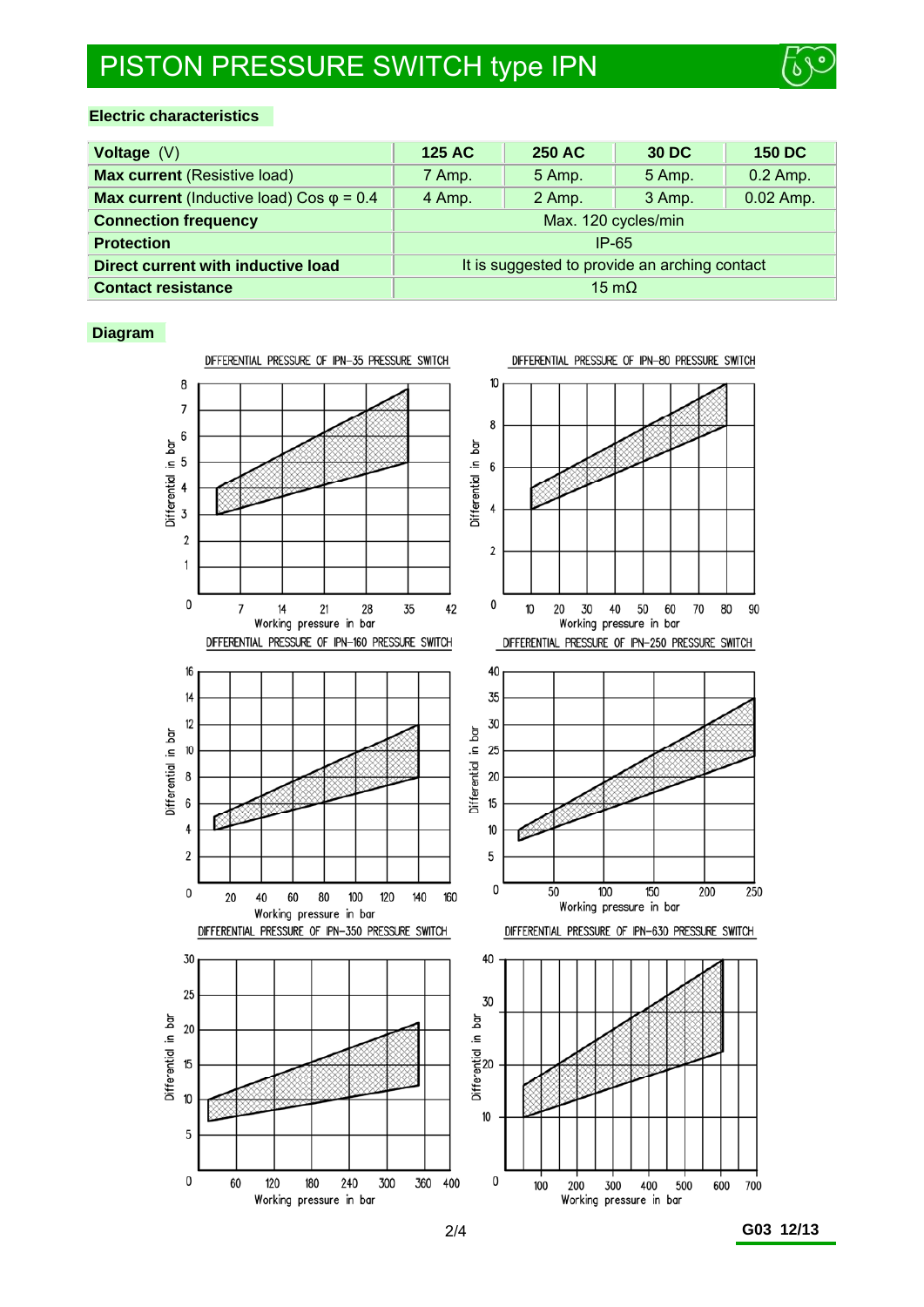

#### **Adaptors**